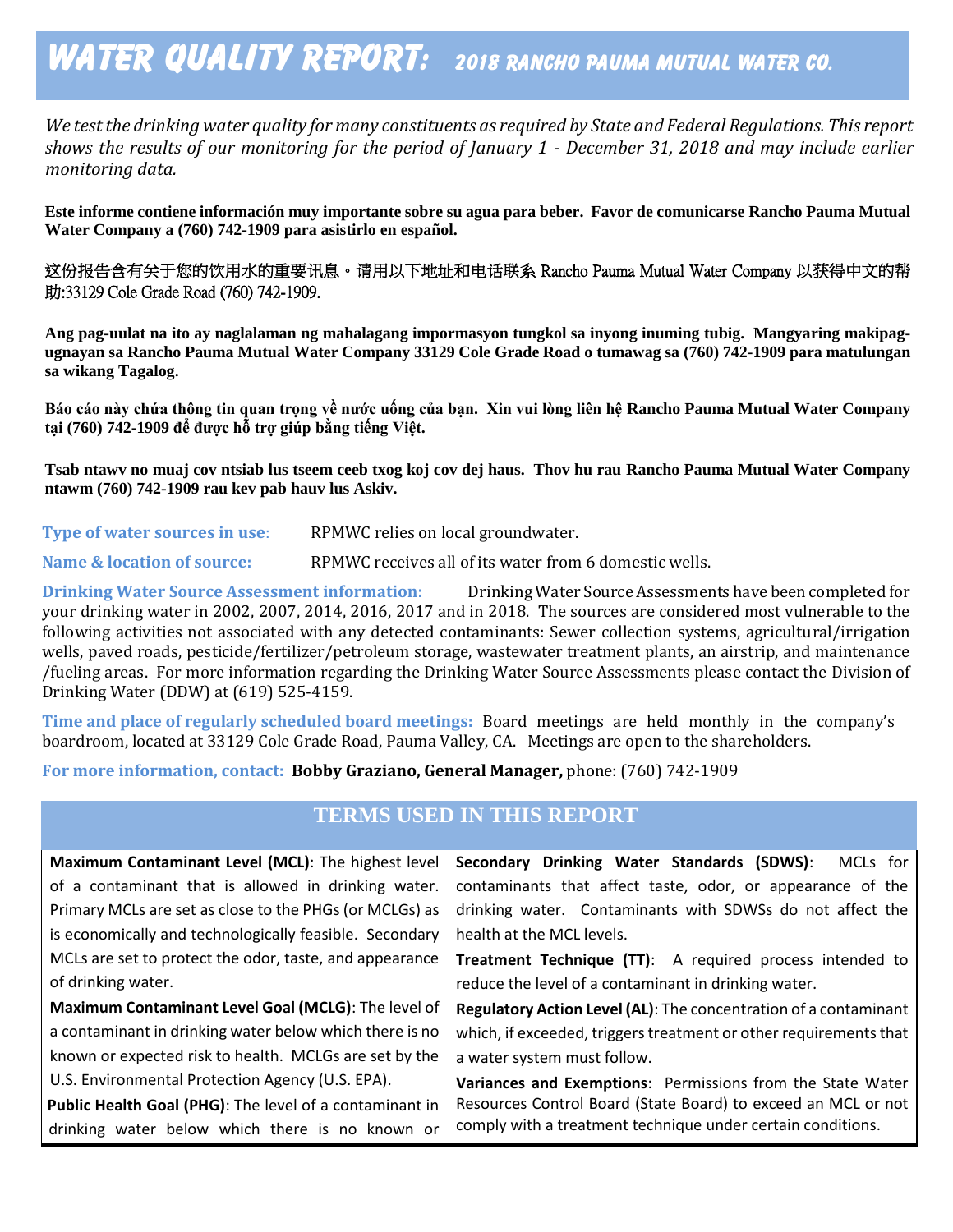expected risk to health. PHGs are set by the California Environmental Protection Agency.

**Maximum Residual Disinfectant Level (MRDL)**: The highest level of a disinfectant allowed in drinking water. There is convincing evidence that addition of a disinfectant is necessary for control of microbial contaminants.

**Maximum Residual Disinfectant Level Goal (MRDLG)**: The level of a drinking water disinfectant below which there is no known or expected risk to health. MRDLGs do not reflect the benefits of the use of disinfectants to control microbial contaminants.

**Primary Drinking Water Standards (PDWS)**: MCLs and MRDLs for contaminants that affect health along with their monitoring and reporting requirements, and water treatment requirements.

Level 1 Assessment: A Level 1 assessment is a study of the water system to identify potential problems and determine (if possible) why total coliform bacteria have been found in our water system. **Level 2 Assessment**: A Level 2 assessment is a very detailed study of the water system to identify potential problems and determine (if possible) why an *E. coli* MCL violation has occurred and/or why total coliform bacteria have been found in our water system on multiple occasions.

**ND**: not detectable at testing limit **ppm**: parts per million or milligrams per liter (mg/L) **ppb**: parts per billion or micrograms per liter (μg/L) **ppt**: parts per trillion or nanograms per liter (ng/L) **ppq**: parts per quadrillion or picogram per liter (pg/L) **pCi/L**: picocuries per liter (a measure of radiation)

**The sources of drinking water** (both tap water and bottled water) include rivers, lakes, streams, ponds, reservoirs, springs, and wells. As water travels over the surface of the land or through the ground, it dissolves naturally-occurring minerals and, in some cases, radioactive material, and can pick up substances resulting from the presence of animals or from human activity.

**Contaminants that may be present in source water include:** 

- **Microbial contaminants,** such as viruses and bacteria that may come from sewage treatment plants, septic systems, agricultural livestock operations, and wildlife.
- **Inorganic contaminants,** such as salts and metals, that can be naturally-occurring or result from urban storm water runoff, industrial or domestic wastewater discharges, oil and gas production, mining, or farming.
- **Pesticides and herbicides,** that may come from a variety of sources such as agriculture, urban stormwater runoff and residential uses.
- **Organic chemical contaminants,** including synthetic and volatile organic chemicals that are by-products of industrial processes and petroleum production, and can also come from gas stations, urban storm water runoff, agricultural application and septic systems.
- **Radioactive contaminants,** which can be naturally-occurring or be the result of oil and gas production and mining activities.

**In order to ensure that tap water is safe to drink**, the U.S. EPA and the State Board prescribe regulations that limit the amount of certain contaminants in water provided by public water systems. The U.S. Food and Drug Administration regulations and California law also establish limits for contaminants in bottled water that provide the same protection for public health.

**Tables 1,2,3,4 & 5 list all of the drinking water contaminants that were detected during the most recent sampling for the constituent.** The presence of these contaminants in the water does not necessarily indicate that the water poses a health risk. The State Board allows us to monitor for certain contaminants less than once per year because the concentrations of these contaminants do not change frequently. Some of the data, though representative of the water quality, are more than one year old.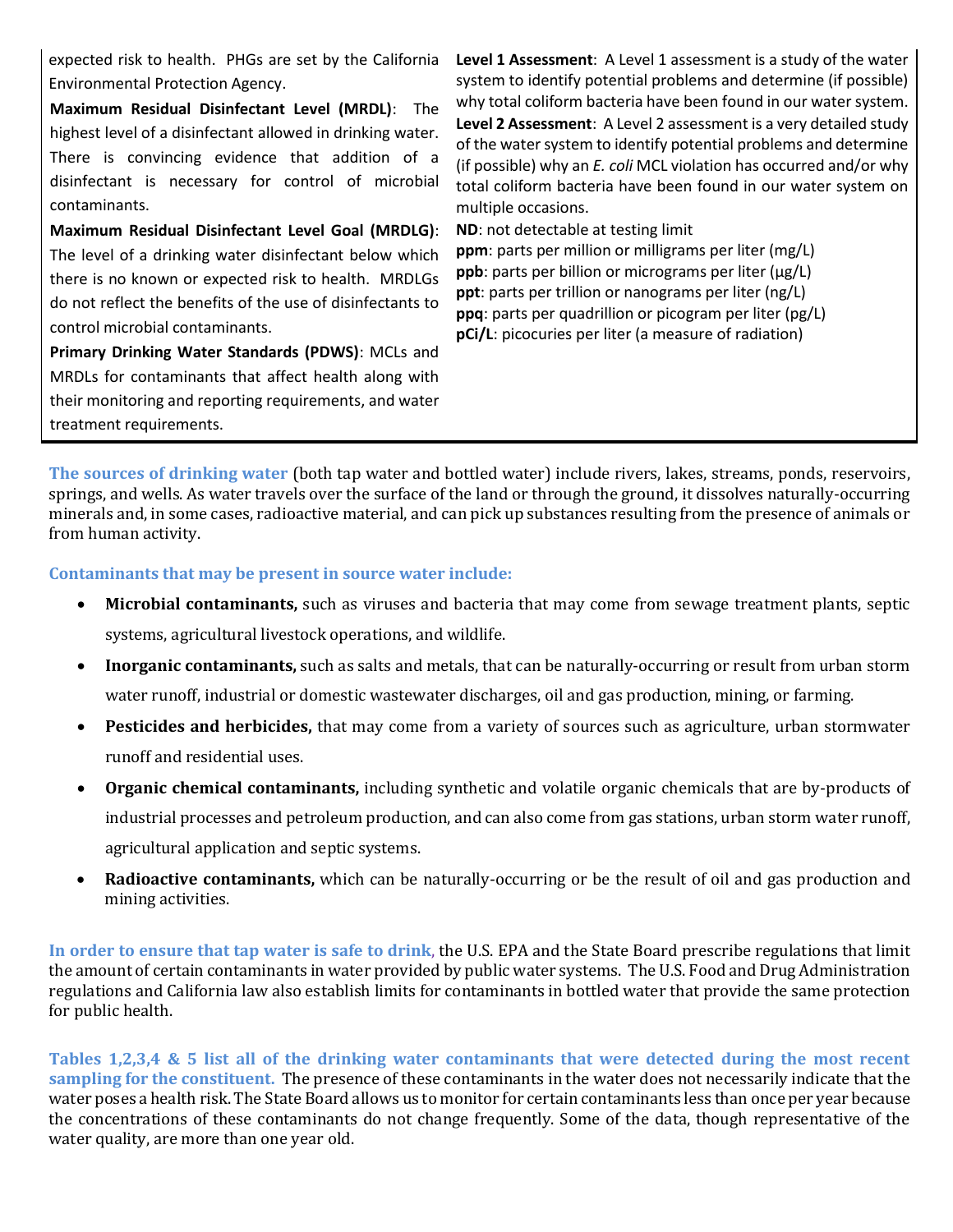# TABLE 1 – SAMPLING RESULTS SHOWING THE DETECTION OF COLIFORM BACTERIA

| <b>Microbiological Contaminants</b><br>(completed if bacteria detected) | <b>Highest No. of</b><br>detections | No. of<br><b>Months</b><br>in<br>violation | <b>MCL</b>                                                                                                                                                                                                                                                                      | <b>MCLG</b> | <b>Typical Source</b><br>of Bacteria       |
|-------------------------------------------------------------------------|-------------------------------------|--------------------------------------------|---------------------------------------------------------------------------------------------------------------------------------------------------------------------------------------------------------------------------------------------------------------------------------|-------------|--------------------------------------------|
| Total Coliform Bacteria (state Total<br>Coliform Rule)                  | (In a month)                        | 1                                          | 1 positive monthly sample                                                                                                                                                                                                                                                       | $\theta$    | Naturally<br>present in the<br>environment |
| Fecal Coliform or e. coli (state Total<br>Coliform Rule)                | (In a year)<br>$\theta$             | $\theta$                                   | A routine sample and a repeat<br>sample detect total coliform,<br>and either sample also detects<br>fecal coliform or E. coli                                                                                                                                                   | $\Omega$    | Human and<br>animal fecal<br>waste         |
| E. coli (Federal Revised Total Coliform<br>Rule)                        | (In a year)<br>$\theta$             | $\Omega$                                   | Routine and repeat samples are.<br>total coliform-positive, and<br>either is E. coli-positive or<br>system fails to take repeat<br>samples following E. coli-<br>positive routine sample or<br>system fails to analyze total<br>coliform-positive repeat sample<br>for E. coli. | $\Omega$    | Human and<br>animal fecal<br>waste         |

# TABLE 2 – SAMPLING RESULTS SHOWING THE DETECTION LEAD AND COPPER

| <b>Lead and Copper</b><br>(Tested every 3)<br>years. Data is from<br>2013) | Sample<br>Date | No. of<br>samples<br>collected | 90 <sup>th</sup><br>percentile<br>level<br>detected | No. of<br>sites<br>exceeding<br>Action<br>Level | <b>Action</b><br>Level | <b>PHG</b> | <b>Typical Source of Contaminant</b>                                                                                          |
|----------------------------------------------------------------------------|----------------|--------------------------------|-----------------------------------------------------|-------------------------------------------------|------------------------|------------|-------------------------------------------------------------------------------------------------------------------------------|
| Lead $(ug/L)$                                                              | 7/2016         | 10                             | ND.                                                 | $\theta$                                        | 15                     | 0.2        | Internal corrosion of household plumbing<br>systems; discharges from industrial<br>manufacturers; erosion of natural deposits |
| Copper $(mg/L)$                                                            | 7/2016         | 10                             | 0.6                                                 | $\theta$                                        | 1.3                    | 0.3        | Internal corrosion of household plumbing<br>systems; discharges from industrial<br>manufacturers; erosion of natural deposits |

| TABLE 3 - SAMPLING RESULTS FOR SODIUM AND HARDNESS         |                |                                       |                               |           |                      |                                                                                                               |  |  |
|------------------------------------------------------------|----------------|---------------------------------------|-------------------------------|-----------|----------------------|---------------------------------------------------------------------------------------------------------------|--|--|
| Chemical or<br><b>Constituent</b> (and<br>reporting units) | Sample<br>date | Level<br><b>Detected</b><br>(average) | Range of<br><b>Detections</b> | MCL       | <b>PHG</b><br>(MCLG) | <b>Typical Source of Contaminant</b>                                                                          |  |  |
| Sodium $(mg/L)$                                            | 2017           | 68                                    | $54 - 110$                    | NA        | NA                   | Salt present in the water is generally<br>naturally occurring                                                 |  |  |
| Hardness $(mg/L)$                                          | 2017           | 364                                   | $230 - 680$                   | <b>NA</b> | NA                   | Sum of polyvalent cations present in<br>the water, generally magnesium and<br>calcium are naturally occurring |  |  |

TABLE 4 – DETECTION OF CONTAMINANTS WITH A PRIMARY DRINKING WATER STANDARD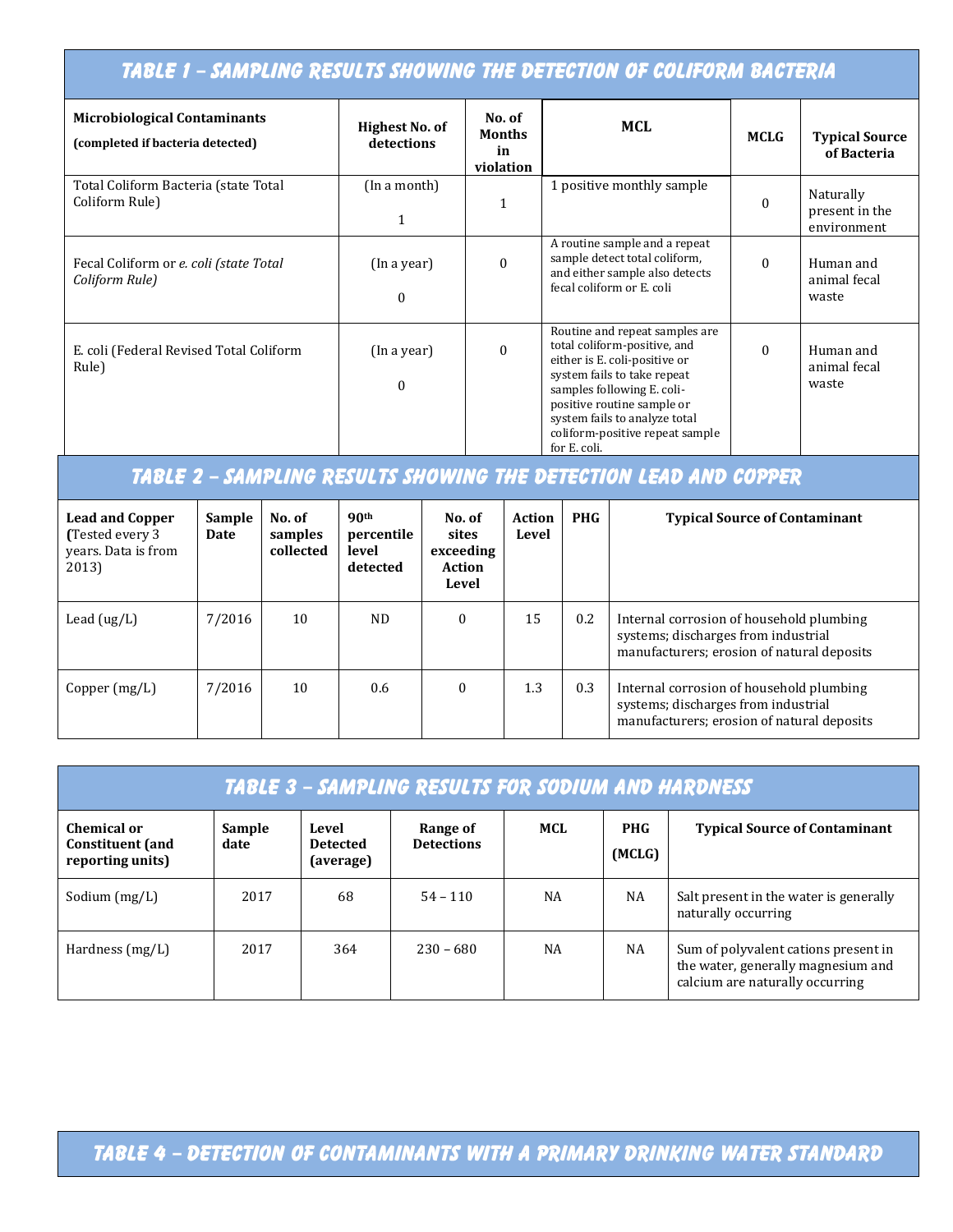| <b>Chemical or</b><br><b>Constituent</b> (and<br>reporting units) | Sample<br>date | Level<br><b>Detected</b><br>(average) | Range of<br><b>Detections</b> | <b>MCL</b>      | <b>PHG</b><br>(MCLG) | <b>Typical Source of Contaminant</b>                                                                                                                                                       |
|-------------------------------------------------------------------|----------------|---------------------------------------|-------------------------------|-----------------|----------------------|--------------------------------------------------------------------------------------------------------------------------------------------------------------------------------------------|
| Gross Alpha (pCI/L)                                               | 2017           | 4.4                                   | $6 - 6.8$                     | 15              | (0)                  | Erosion of natural deposits                                                                                                                                                                |
| Barium (ug/L)                                                     | 2017           | 120                                   | $ND - 120$                    | 1000            | 2000                 | Discharge of oil drilling wastes and from<br>metal refineries; erosion of natural<br>deposits                                                                                              |
| Fluoride (mg/L)                                                   | 2017           | $\cdot$ .2                            | $.1 - .2$                     | $\overline{2}$  | $\mathbf{1}$         | Erosion of natural deposits; water additive<br>which promotes strong teeth; discharge<br>from fertilizer and aluminum factories                                                            |
| Nitrate (as N) (mg/L)                                             | 2018           | 13.8                                  | $.60 - 27$                    | 10 <sup>1</sup> | 10                   | Runoff and leaching from fertilizer use;<br>leaching from septic tanks and sewage;<br>erosion of natural deposits                                                                          |
| Selenium (ug/L)                                                   | 2017           | ND                                    | $ND - 10$                     | 50              | 30                   | Discharge from petroleum, glass, and<br>metal refineries; erosion of natural<br>deposits; discharge from mines and<br>chemical manufactures; runoff from<br>livestock lots (feed additive) |
| Uranium (pCi/L)                                                   | 2017           | 3.43                                  | $ND - 3.43$                   | 20              | $\mathbf{1}$         | Naturally found in very amounts in the<br>form of minerals. Rocks, soil, surface<br>and underground water, air, plants<br>and animals all contain varying<br>amounts of uranium.           |
| Chlorine (ppm)                                                    | 2017           | 1.09                                  | $.31 - 1.09$                  | (4.0)           | (4)                  | Drinking water disinfectant added for<br>treatment                                                                                                                                         |
| TTHMs (Total<br>Trihalomethanes)<br>(ppb)                         | 2018           | 6                                     | N/A                           | 80              | <b>NA</b>            | Byproduct of drinking water<br>disinfection                                                                                                                                                |
| HAA5 (Haloacetic<br>Acids) (ppb)                                  | 2018           | 2                                     | N/A                           | 60              | <b>NA</b>            | Byproduct of drinking water<br>disinfection                                                                                                                                                |

| <u> TABLE 5 - DETECTION OF CONTAMINANTS WITH A SECONDARY DRINKING WATER STANDARD</u> |                |                                       |                               |      |            |                                                                |  |  |
|--------------------------------------------------------------------------------------|----------------|---------------------------------------|-------------------------------|------|------------|----------------------------------------------------------------|--|--|
| Chemical or<br><b>Constituent</b> (and<br>reporting units)                           | Sample<br>date | Level<br><b>Detected</b><br>(average) | Range of<br><b>Detections</b> | MCL  | <b>PHG</b> | <b>Typical Source of Contaminant</b>                           |  |  |
| <b>Total Dissolved Solids</b><br>(mg/L)                                              | 2017           | 667                                   | $430 - 1200$                  | 1000 | NA         | Runoff/leaching from natural deposits                          |  |  |
| Chloride $(mg/L)$                                                                    | 2017           | 116                                   | $84 - 200$                    | 500  | NA         | Runoff/leaching from natural<br>deposits; seawater influence   |  |  |
| Sulfate $(mg/L)$                                                                     | 2017           | 189                                   | 85-460                        | 500  | NA         | Runoff/leaching from natural<br>deposits; industrial wastes    |  |  |
| Specific Conductance<br>$(\mu S/cm)$                                                 | 2017           | 1077                                  | 780-1800                      | 1600 | NA         | Substances that form jons when in<br>water; seawater influence |  |  |

TABLE 6 – Detection of unregulated contaminants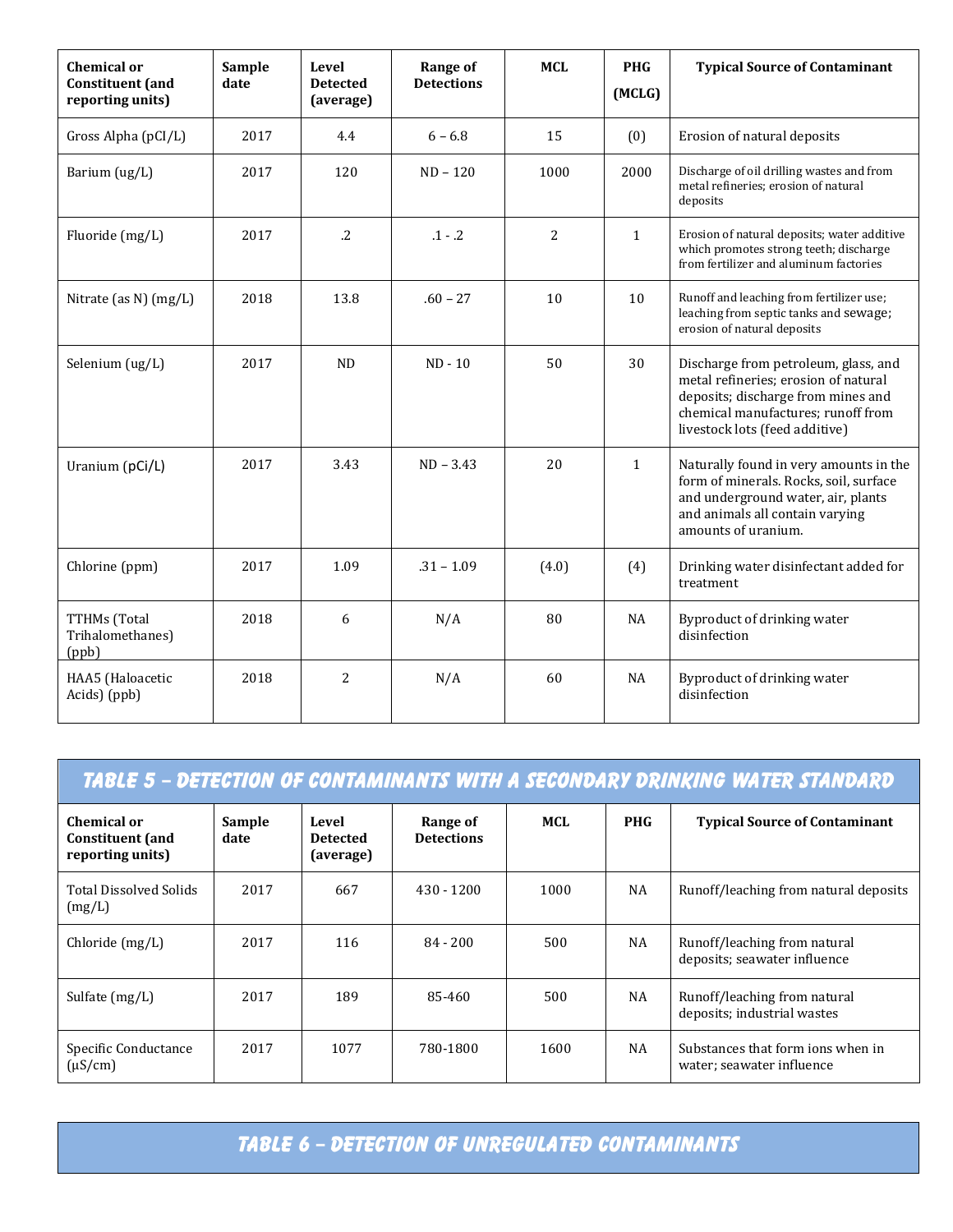| <b>Chemical or</b><br><b>Constituent</b> (and<br>reporting units) | <b>Sample</b><br>date | Level<br><b>Detected</b><br>(average) | Range of<br><b>Detections</b> | <b>Notification</b><br>Level | <b>Health Effects Language</b>                                                                      |
|-------------------------------------------------------------------|-----------------------|---------------------------------------|-------------------------------|------------------------------|-----------------------------------------------------------------------------------------------------|
| Hexavalent Chromium<br>(mg/L)                                     | 2017                  | 1.2                                   | $ND - 3.8$                    | 10                           | Naturally occurring element found in<br>rocks, animals, plants, soil and volcanic<br>dust and gases |

#### **Additional General Information on Drinking Water**

Drinking water, included bottled water, may reasonably be expected to contain at least small amounts of some contaminants. The presence of contaminants does not necessarily indicate that the water poses a health risk. More information about contaminants and potential health effects can be obtained by calling the USEPA's Safe Drinking Water Hotline (1-800-426-4791).

Some people may be more vulnerable to contaminants in drinking water than the general population. Immuno-compromised persons such as persons with cancer undergoing chemotherapy, persons who have undergone organ transplants, people with HIV/AIDS or other immune system disorders, some elderly and infants can be particularly at risk from infections. These people should seek advice about drinking water from their health care providers. USEPA/Centers for Disease Control (CDC) guidelines on appropriate means to lessen the risk of infection by Cryptosporidium and other microbial contaminants are available from the Safe Drinking Water Hotline (1-800-426-4791).

Lead-Specific Language for Community Water Systems: If present, elevated levels of lead can cause serious health problems, especially for pregnant women and young children. Lead in drinking water is primarily from materials and components associated with service lines and home plumbing. Rancho Pauma Mutual Water Company is responsible for providing high quality drinking water but cannot control the variety of materials used in plumbing components. When your water has been sitting for several hours, you can minimize the potential for lead exposure by flushing your tap for 30 seconds to 2 minutes before using water for drinking or cooking. If you are concerned about lead in your water, you may wish to have your water tested. Information on lead in drinking water, testing methods and steps you can take to minimize exposure is available from the Safe Drinking Water Hotline (1-800-426-4791) or at [http://www.epa.gov/lead.](http://www.epa.gov/lead)

### **Summary Information for Violation of a MCL, MRDL, AL, TT, or Monitoring and Reporting Requirement**

| VIOLATION OF A MCL, MRDL, AL, TT, OR MONITORING AND REPORTING REQUIREMENT |                           |                            |                                                  |                                   |  |  |  |
|---------------------------------------------------------------------------|---------------------------|----------------------------|--------------------------------------------------|-----------------------------------|--|--|--|
| <b>Violation</b>                                                          | <b>Explanation</b>        | <b>Duration</b>            | <b>Actions Taken to Correct</b><br>the Violation | <b>Health Effects</b><br>Language |  |  |  |
| Rancho Pauma MWC                                                          | 1,2,3-TCP monitoring      | $1st$ and $2nd$ quarter of | Quarterly monitoring                             | Discharge from                    |  |  |  |
| violated the 1,2,3-                                                       | for Well 40 was           | 2018                       | for $1,2,3$ ,-TCP at                             | industrial and                    |  |  |  |
| Trichloropropane                                                          | required during the $1st$ |                            | Well 40 began the                                | agricultural chemical             |  |  |  |
| $(1,2,3-TCP)$                                                             | and $2nd$ quarters of     |                            | third quarter of 2018                            | factories; leaching               |  |  |  |
| monitoring                                                                | 2018 however no           |                            | and has also been                                | from hazardous                    |  |  |  |
|                                                                           |                           |                            | tested the fourth                                | waste sites; used as              |  |  |  |